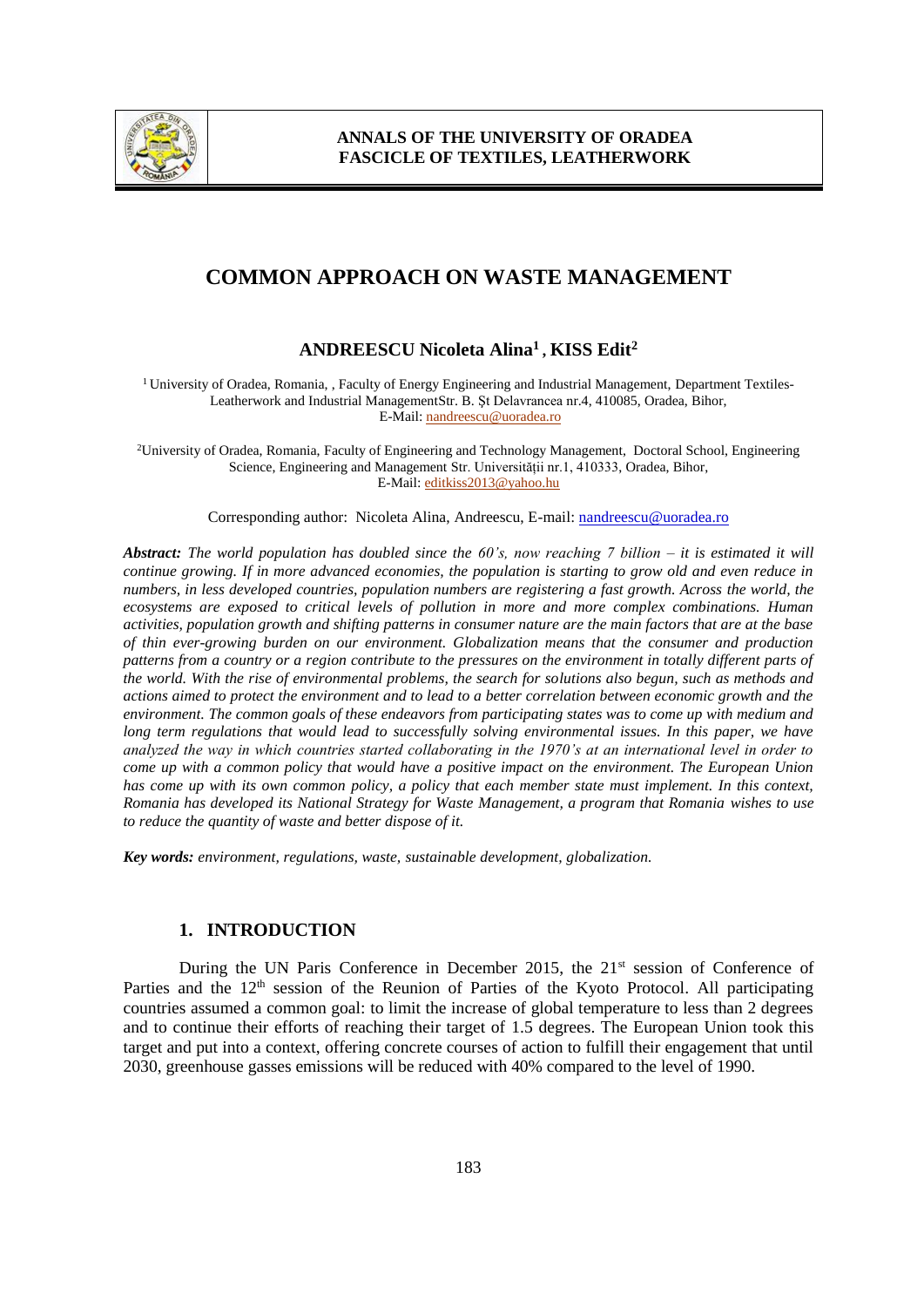

#### **2. ENVIRONMENTAL CONCERNS**

#### **2.1 Reasons that led to environmental regulations at an international level**

Interest in the environment began in the 1970s' with the rise of the first ecologic policies. The United Nations [Conference on the Human Environment,](https://en.wikipedia.org/wiki/Conference_on_the_Human_Environment) was first held in [Stockholm,](https://en.wikipedia.org/wiki/Stockholm) [Sweden,](https://en.wikipedia.org/wiki/Sweden) in 1972, and marked the emergence of international environmental law. The Declaration on the Human Environment also known as the Stockholm Declaration set out the principles for various international environmental issues, including human rights, natural resource management, pollution prevention and the relationship between the environment and development. The conference also led to the creation of the [United Nations Environment Programme.](https://en.wikipedia.org/wiki/United_Nations_Environment_Programme) [1]

After the 1980s' pressures meant to increase and improve environmental standards have forced companies to synchronize their social investments with business strategies

The World Commission for Environment and Development, through the Brundland Report (1983), draws attention on the environmental problems and on how to solve them in the long term without harming the economy. The main objective of the Brundland report was to help define common perceptions of long term environmental problems and of the necessary efforts for successfully solving these issues.

After this moment, the legislation has been changed and adapted to the new environmental challenges, some of which were discussed at the Earth Summit in Rio de Janeiro (1992). The Rio Declaration was adopted then, for environment and development, the Convention for biologic diversity and the Agenda 21 were also presented. In these documents, a series of actions that governmental organizations must take to reduce the negative impact on the environment are presented. [2]

In 1997, the UN General Assembly held a special session to appraise the status of Agenda 21 (Rio +5). The Assembly recognized progress as "uneven" and identified key trends, including increasing globalization, widening inequalities in income, and continued deterioration of the global environment. A new General Assembly Resolution (S-19/2) promised further action. [3]

The United Nations Conference on Sustainable Development (UNCSD), also known as Rio 2012, (Rio+20 ), or Earth Summit 2012 was the third international conference on [sustainable](https://en.wikipedia.org/wiki/Sustainable_development)  [development](https://en.wikipedia.org/wiki/Sustainable_development) aimed at reconciling the economic and environmental goals of the global community. The conference had three major objectives: securing renewed political commitment for sustainable development, assessing the progress and implementation gaps in meeting previous commitments and addressing new and emerging challenges. [4]

The document entitled "The future we want" is signed by the heads of states from 192 participating countries at the conference. Based on this document, the participating countries strengthen their commitments made in Agenda 21 for promoting a sustainable future. The document also contains a set of measurable targets aimed at promoting sustainable development globally. [4]

#### **2.2 Managing waste in Uniunea Europeana**

The European Union (EU), as a party to the United Nations Framework Convention on Climate Change (UNFCCC), reports annually on greenhouse gas (GHG) inventories for the year  $t-2$ within the area covered by its Member States (domestic emissions taking place within its territory) [5]. The legal basis for compiling the EU inventory is Council Decision No 280/2004/EC concerning a mechanism for monitoring Community greenhouse gas emissions and for implementing the Kyoto Protocol. [6] The Kyoto Protocol is an international environment accord. It was negotiated in 1997 by a total of 160 countries. The accord states that for industrialized countries, a decrease of 5.2% of greenhouse gasses must be done during 2008-2012, as compared to the levels of emissions in 1990.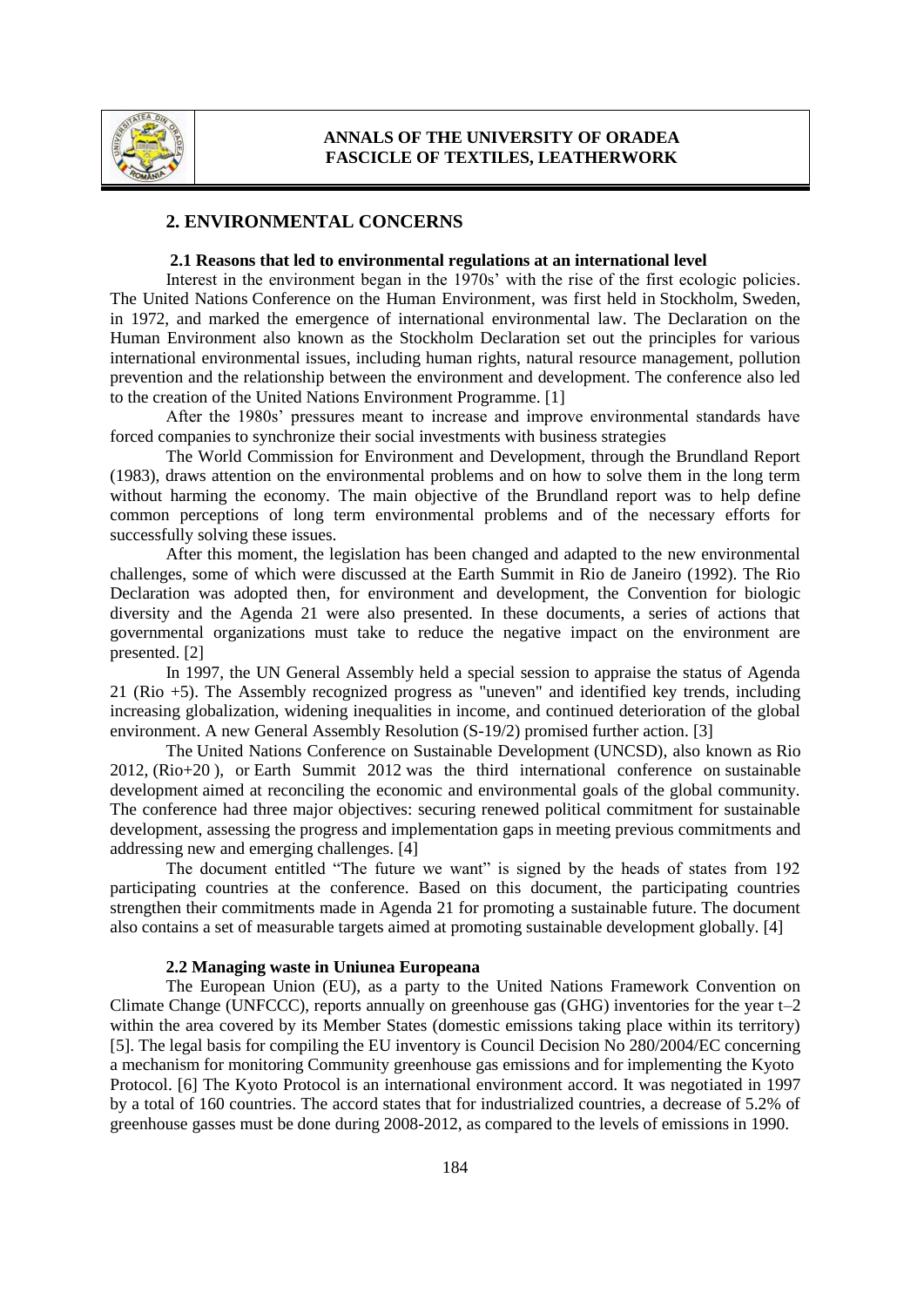

## **ANNALS OF THE UNIVERSITY OF ORADEA FASCICLE OF TEXTILES, LEATHERWORK**

In the European Union, each member state has organizations in place for such things, as well as national action plans. Most of the strategies of the member states are based on a common instrument, created for reducing greenhouse gas emissions at the level of the whole Union, but also to save up resources. Environmental protection is comprised of improving its quality (the environments'), protection of public health and rational and prudent usage of natural resources.

- The EU's approach in managing waste is based on four major points:
- Recycle and reuse;
- Encouraging a high level of recovery of materials from components, preferably through recycling. In this way, several waste fluxes are identified, for which recycling is very important: product wrappings, out-of-use vehicles, batteries, electric and electronic equipment.
- Trying to find how to reuse waste that is not yet recycled;
- Eliminating waste entirely in case some waste cannot be reused, these need to be eliminated using safe methods for the environment and human health, in a program of strict surveillance. [7]

By analyzing the total waste generated in the EU according to statistics provided by EUROSTAT, we can notice an increase in waste in 2012, as compared to 2010, from 2460 mil. t of waste to 2515 mil t of waste. Although the total waste value of 2012 is higher than in 2010 and in 2008, a decrease can be noted when comparing to the year 2004. Between EU member states there are major differences in the quantity of waste that is generated, as well as between the activities that led to this waste. We consider the value of waste from 2008 and 2010 to be less, due to the economic crisis.

The activities that contributed the most to producing wastes are new construction and demolition of buildings (33%), extracting industry waste (29%), processing industries (11%), households (8%), while the rest 15% was generated by other economic activities. [8]

By analyzing the waste quantity compared to population, we find out that the average quantity of waste generated in the EU was of 4984 kg/capita. We can also note that there are great differences between member states: while in Bulgaria a total of 22.1 tons of waste were generated per capita, in Croatia there have been only 781 kg/capita. [8]

#### **2.2 Managing waste in Romania**

By Decree 870 from 2013, which entered into force in 2014, in regards to the National Strategy for Waste Management, Romania committed itself to better take care of waste disposal. With this strategy, Romania aims to prioritize its efforts in managing waste, to develop means through which to encourage waste reduction and waste recycling, increasing the rate of recycling and improving the quality of recycled materials, promoting reuse of containers, reducing the impact of carbon generated by waste, encouraging the production of energy by using non-recyclable waste, implementing the concept of cycle analysis of a product, in the waste management policy. [7]

By analyzing the situation in Romania per data provided by EUROSTAT, we can note that the total quantity of waste generated in Romania in 2010 was of about 219.309 thousand tons, while in 2012 it was about 266. 976 of the total of 2.460.330 and 2.515.110 thousand tons – representing 11.21% from the total waste produced in EU in 2010 and 10,61%of waste produced in 2012.

If we analyze the structure of waste from 2012, we can find that: mining and quaring represents 83,63% from total of waste, manufacturing 2,25%, energy 3,38%, construction and demolition 0,49%, other economic activities 8,47%, household 1,74%. [8]